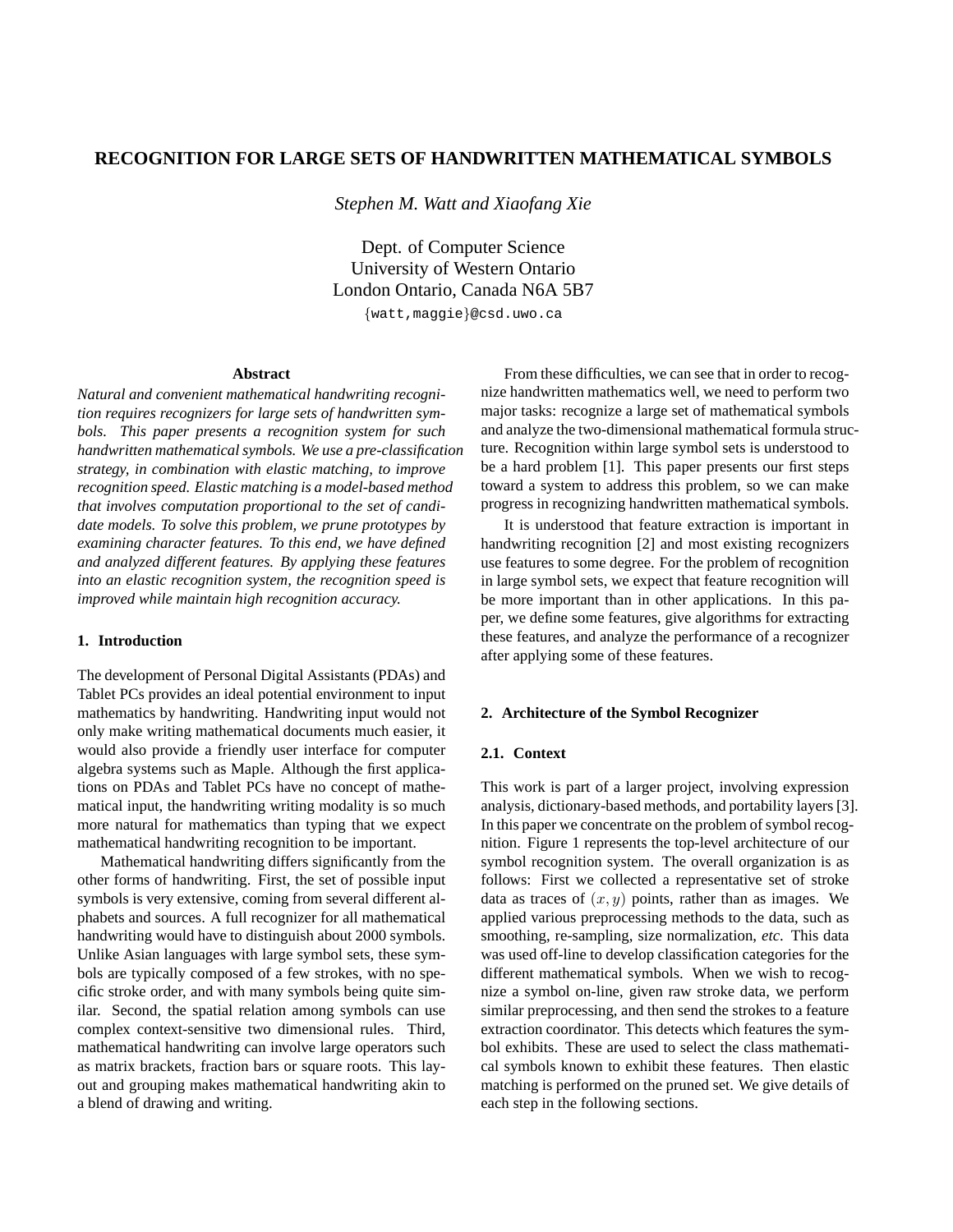

**Fig. 1**. Symbol recognizer global architecture

### **2.2. Data Collection**

We collected data through using a questionnaire filled out a tablet PC. The questionnaire included 227 symbols and a number of formulas. Individual symbols included ten digits, lower case and upper case letters, Greek letters, mathematical operators and different arrows. For each symbol the data collected included  $x, y$  coordinates, pen up/down events, pen pressure and time stamps. When the user lifted the pen, as long as the pen could still be detected, the trace coordinates were also recorded. Each movement of the pen was recorded as a "Stroke", either with or without the pen touching the writing surface. Pressure is associated with each pair of  $x, y$  coordinates, and varies between 0 and 255, in device-dependent units. The time stamp includes the start time and the ending time of each stroke. The timing of the intermediate points can be determined by the sampling frequency of the device.

### **2.3. Preprocessing**

We performed several pre-processing operations, including selectively chopping the head and the tail of strokes, resampling, smoothing and size normalization. The smoothing operation computes the average of each three consecutive points, and replaces the mid point by the average. The first and last few points usually exhibit errors, and usually they do affect the recognition results. We therefore chop the head and the tail of each stroke. In chopping the head, we calculate the angles among the first 5 points. If the angles change a lot (our experiments showed 90 degrees to be effective), then we chop the corresponding points. Same rules apply to angle chopping the tail. We used re-sampling to reduce the amount of data, and performed size normalization to remove the symbol size effect on recognition. Resampling also gives us a degree of device independence.

### **2.4. Feature Extraction**

Feature extraction has been recognized as important in many recognizers, but selecting the relevant features is still quite an ad-hoc activity, with researchers still trying to find the best features. H. Winkler used angle and angle difference in HMM-based recognition [4]. He also integrated hidden stroke information with the actual strokes. Except for the angle feature, he used the information of whether the actual point belongs to a stroke or to an integrated hidden stroke. Recently, hidden/actual stroke information is called pen-down/pen-up feature in the literature. M. Okamoto and K. Yamamoto used clockwise/counterclockwise directionchange features, written-area features and circle features [5] in Japanese character recognition. K. Chan and D. Yeung [6] extracted lines, counter-clockwise/clockwise curves, loops and dots in their elastic matching recognizer.

J. Kurtzberg [7] did work similar to our own, but used different features for a smaller symbol set. He used the following seven features to improve the speed of his elastic matching recognizer: the number of strokes, the number of points per stroke, the number of points in the symbol, the height of the lowest point, the height of the highest point, the height of the lowest point per stroke and the height of the highest point per stroke. Some of these features, for example the number of points per stroke, are device dependent. Others features were special to certain data-collection conditions. For example, Kurtzberg used guidelines, so the height features are relative to the guidelines.

We considered the different features presented in the literature and concentrated on the device and context independent features. From these features, we selected a set for pre-classifying in an elastic matching based recognizer. We describe these in more detail below.

These features have elsewhere been tested on small set of symbols. Here we test our features on the larger set of mathematical symbols. We also give improved algorithms for some of these features. For example, K. Chan and D. Yeung [6] used loops, but as they pointed out, their loop finding algorithm can not find all loops. We note that our algorithm improves on this.

We organize these features into different categories. The definitions and algorithms are given in the following sections. The results of recognition using selected features are shown in the experimental results section.

### **3. Feature Families**

When people recognize handwritten symbols, geometric and other features, such as loops, play an important role. Moreover, when the characters are too cursive to recognize individually, people rely on context, loops and intersections to distinguish characters. We outline some of these features here.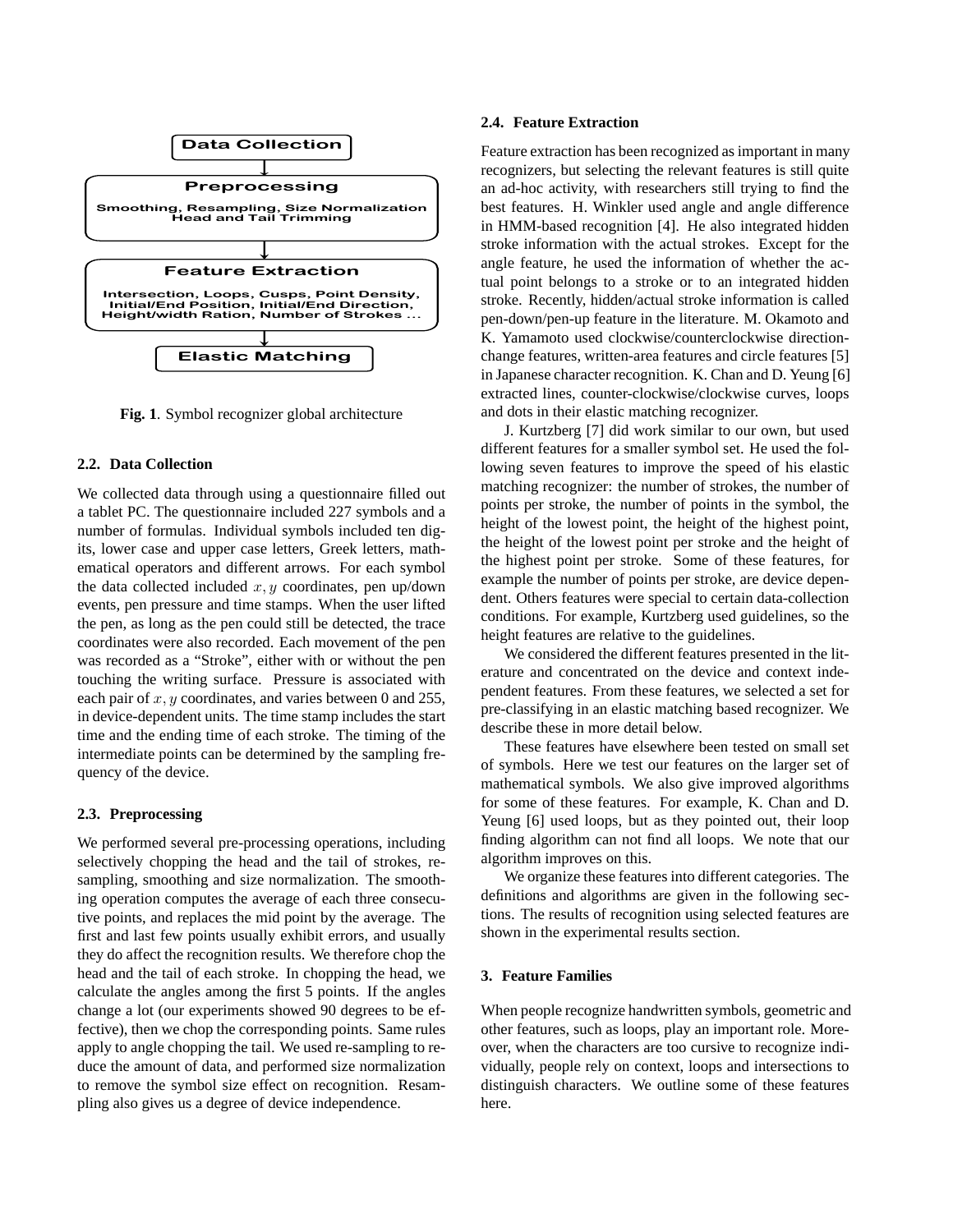### **3.1. Geometric Features**

*Number of Loops*: This includes complete loops and open loops. In order to find loops, we define the "minimum distance pair".

*Minimum Distance Pair*: A pair of points which has the minimum non-local distance in a given area. To ensure nonlocality (e.g. sequential points in a trace), the time interval between the pair of points must exceed a certain threshold. There is only one minimum distance pair in a given neighborhood. Approximate loops may be found using minimum distance pairs.

Our algorithm starts with a pair of points within a certain distance threshold on a stroke. We call these points the "begin" and "end" point and compute the straight line between them. We then sweep a line parallel to this in the direction that makes shorter the distance between the two neighboring intersections with the stroke. See figure 2. We continue until the pair of intersections with the parallel line are seen to be locally connected, or until we find a minimum distance pair.

As K.Chan and D.Yeung pointed out, the detection of loops is not always trivial [6]. They used chain code sequences to detect loops, but where the stroke starts may affect the results. Our algorithm does not have this limitation. We detect the loop in figure 3 which is their failure case.

*Number of Intersections*: For this we count self intersections and inter-stroke intersections. We implemented the modified Bently-Ottman sweepline algorithm. Every time we find an intersection, we delete the two line segments associated with the intersection.

*Number of Cusps*: A cusp is a sharp turning point in a stroke. A cusp is formed locally by three points, *e.g.* p1, p2, p3 in figure 4. If the angle of p1, p2 and p3 is small, it could be a cusp. In order to determine well-defined cusps, we check two more neighboring points: p0 and p4. The points p0, p1 and p2 should be on a relatively straight line. Likewise for p2, p3, p4. We take 170 degrees as our straightness threshold.

## **3.2. Ink Related Features**

*Number of Strokes*: This information is manifest in the data structures returned by the ink collection.

*Point Density*: We determine whether the ink density is most similar to the letter "o," "p" or "b." For o density, ink is evenly distributed in the whole stroke. With p density, ink is distributed in the upper part is more than that in the lower part, while for b density, ink is distributed in the lower part more than that in the upper part. To compute these, we divide the ink bounding box into three parts vertically, the upper 40%, the middle 20% and the lower box is 40%. We divide the ink bounding box into three boxes instead of two



**Fig. 2**. Example 1 for Loop Detection



**Fig. 3**. Example 2 for Loop Detection

due to the variance in handwriting. For example, the lower part of letter "b" may occupy more than 50% of the symbol height.

#### **3.3. Directional Features**

*Initial, End and Initial-End Directions*: The initial and end directions are calculated to the third neighboring point. The initial-end direction is the direction from the initial point to the end point. We discretized all directions to the nearest of N, NE, E, SE, S, SW, W, NW.

### **3.4. Global Features**

*Initial and End Position*: We divide the ink bounding box into four quadrants, NE, NW, SE, SW. We take as a feature into which of these boxes the initial and end points fall.

*Width to Height Ratio*: We discretized this ratio to three values, 0 for a slim symbol, 1 for a wide symbol, and 2 for a normal symbol.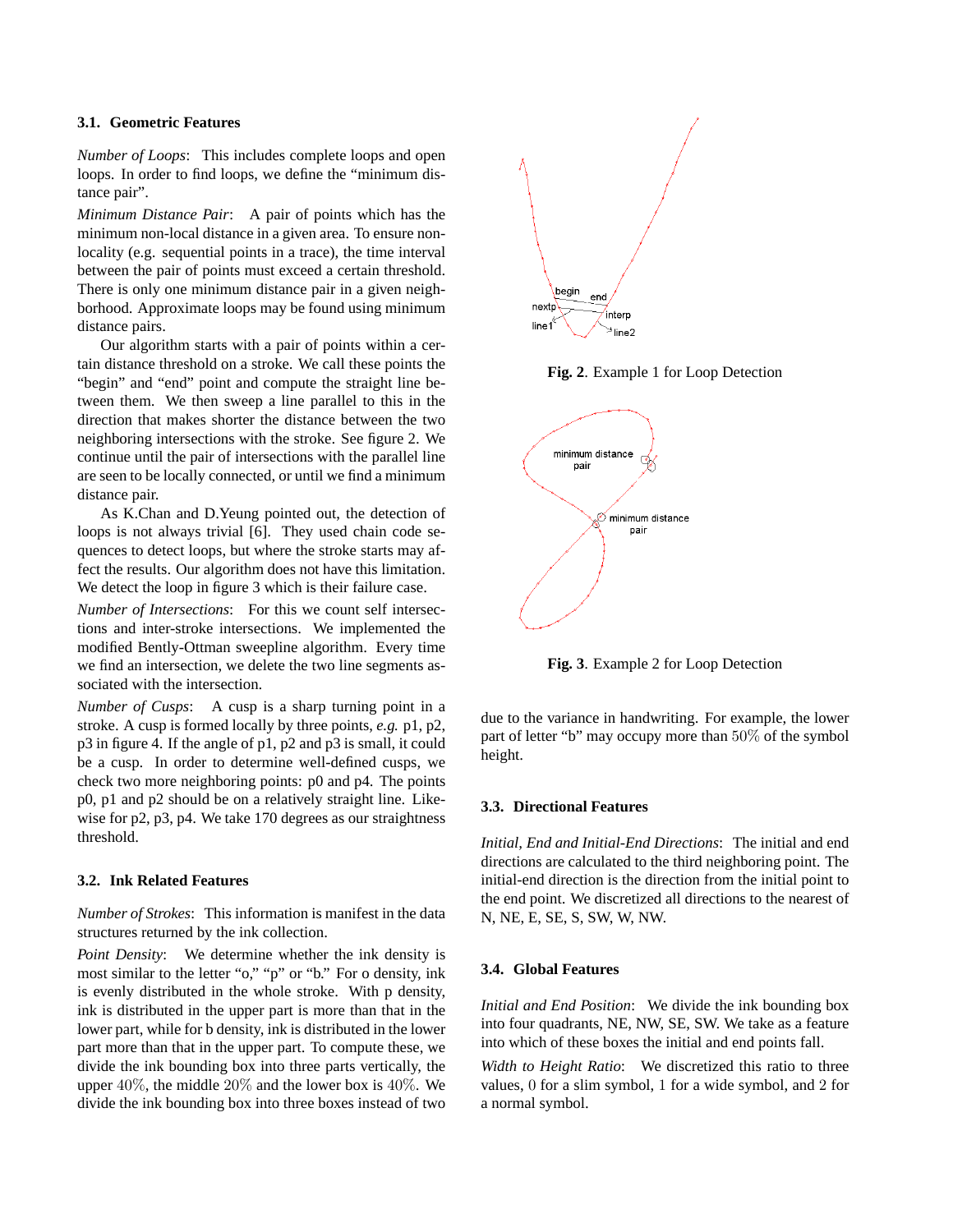

**Fig. 4**. Cusps

#### **4. Recognition**

We use elastic matching against models for the final recognition step. This is achieved by calculating the minimum distance between the unknown symbol and a set of models. The mapping between the two sequences of points allows for both one-to-one and many-to-one correspondences between points using dynamic programming. The total distance between the ith point of the unknown character and the *j*th point of the model,  $D(i, j)$ , is given calculated as:

$$
D(i,j) = \delta(i,j) + \n\begin{cases} \n\sum_{k=0}^{j-1} \delta(0,k) & \text{if } i = 0 \\
\sum_{k=0}^{i-1} \delta(k,0) & \text{if } j = 0 \\
\min \n\begin{cases} \nD(i-1,j) & \text{if } i > 0, j = 1 \\
D(i-1,j-1) & \text{if } i > 0, j > 1 \\
\min \n\end{cases} \\
\min \n\begin{cases} \nD(i-1,j-1) & \text{if } i > 0, j > 1 \\
D(i-1,j-2) & \text{if } i > 0, j > 1 \\
D(i-1,j-2) & \text{if } i > 0, j > 1\n\end{cases}\n\delta(i,j) = (x_i - x_j)^2 + (y_i - y_j)^2 + C |\phi_i - \phi_j|
$$

where  $\phi$  represents the orientation and the curvature.

#### **5. Experimental Results**

Our initial objective was to use features to reduce computation in our symbol recognition system. We have therefore based our selection of features, not just on their effectiveness, but also on their computational cost. The features we use in our experiments were: number of strokes, initial position, width to height ratio, end direction and initial to end direction. We required the number of strokes and the (discretized) width to height ratio to match exactly. The initial position and initial to end direction could differ by one. We allowed end direction to differ by two.

Our test data set had 227 symbols, including digits, Latin letters, some Greek letters and mathematical operators. We asked our users to write eight sets of the symbols. The first

| Experiment                                | # Prototypes | Recog. |
|-------------------------------------------|--------------|--------|
| P1: T1, 2, 3, 4                           | 227          | 81.8%  |
| P <sub>1</sub> ,2:T <sub>1</sub> ,2,3,4   | 454          | 90.1   |
| P <sub>1</sub> ,2,3:T <sub>1</sub> ,2,3,4 | 681          | 93.9   |
| P1,2,3,4:T1,2,3,4                         | 908          | 94.8   |

**Table 1**. Results Without Features

| Experiment                              |     | Recog.           |               |       |
|-----------------------------------------|-----|------------------|---------------|-------|
|                                         | #   | Candidate Pruned |               |       |
| P1:T1,2,3,4                             | 227 | 26               | 88.5          | 76.0% |
|                                         |     |                  | $\frac{0}{0}$ |       |
| P <sub>1</sub> ,2:T <sub>1</sub> ,2,3,4 | 366 | 38               | 89.6          | 85.5  |
| P1,2,3:T1,2,3,4                         | 495 | 52               | 89.5          | 90.0  |
| P1,2,3,4:T1,2,3,4                       | 575 | 60               | 89.6          | 91.9  |

**Table 2**. Results With Features

four sets were used as prototype sets, and the rest sets were used as testing sets. The results are shown in Table 1, Table 2 and Table 3. We use P as notation for prototype sets. P1 indicates the data from the first prototype set. We use T as notation for test sets. T1 indicates the data from the first testing set.

Table 1 shows the experimental results without using features. The first column indicates the prototype sets and testing sets. The second column is the number of prototypes used for recognizing a symbol. For example, if the prototype set is P1, for each symbol in T1, we need to do 227 symbol comparisons. When another prototype set is added, the number of prototypes is  $227 \times 2$  for each symbol in the test sets.

Table 2 shows the experimental results using features. The first column is same as that in table 1. The second column is the number of prototypes in the prototype sets. The prototypes are updated by training on the second set, and so on. The third column is the number of prototypes used for recognition. For example, if the prototype set is P1, for a symbol in T1, we need to do 26 comparisons. The fourth column is the percentage of prototypes pruned.

From Table 1 and Table 2, we see a final recognition rate is 94.8% without using any features. With features, the recognition rate is 91.9%, but the prototypes are pruned by 89.6%, reducing computation proportionately. Note that the percentage of prototypes pruned was relatively constant for each prototype set.

Table 3 is the test results on 72 symbols, including 10 digits, 52 upper and lower case Latin letters and 10 punctuation symbols. This is the same set as in J.Kurtzberg's paper [7]. We acknowledge that it is difficult to compare different recognition systems when the test data sets are not exactly same. if there are large differences in the results, however, the comparison can still be useful.